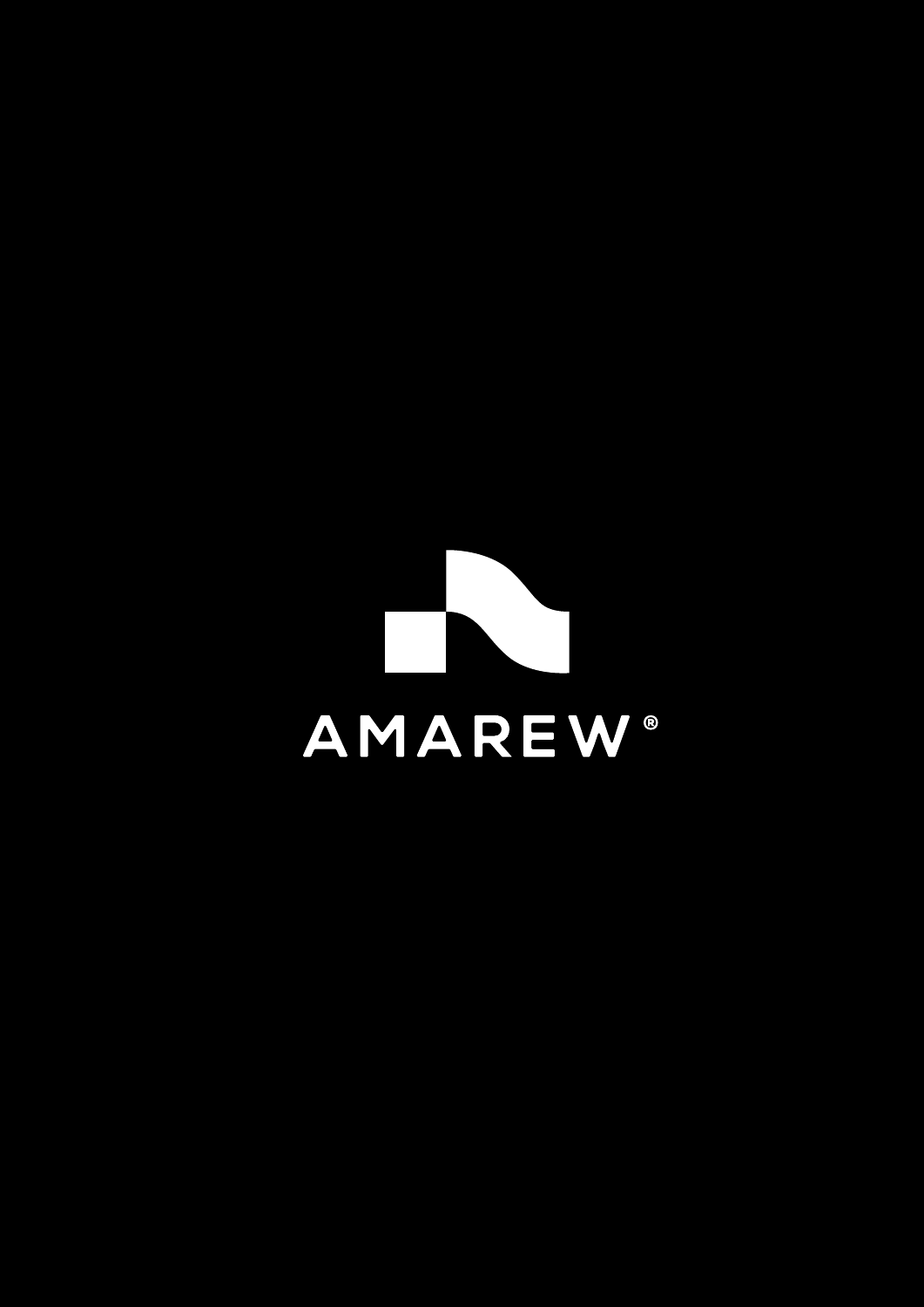# $\blacktriangleright$ **EMPOWERS YOU**

Thank you for choosing our XM-series.

www.amarew.com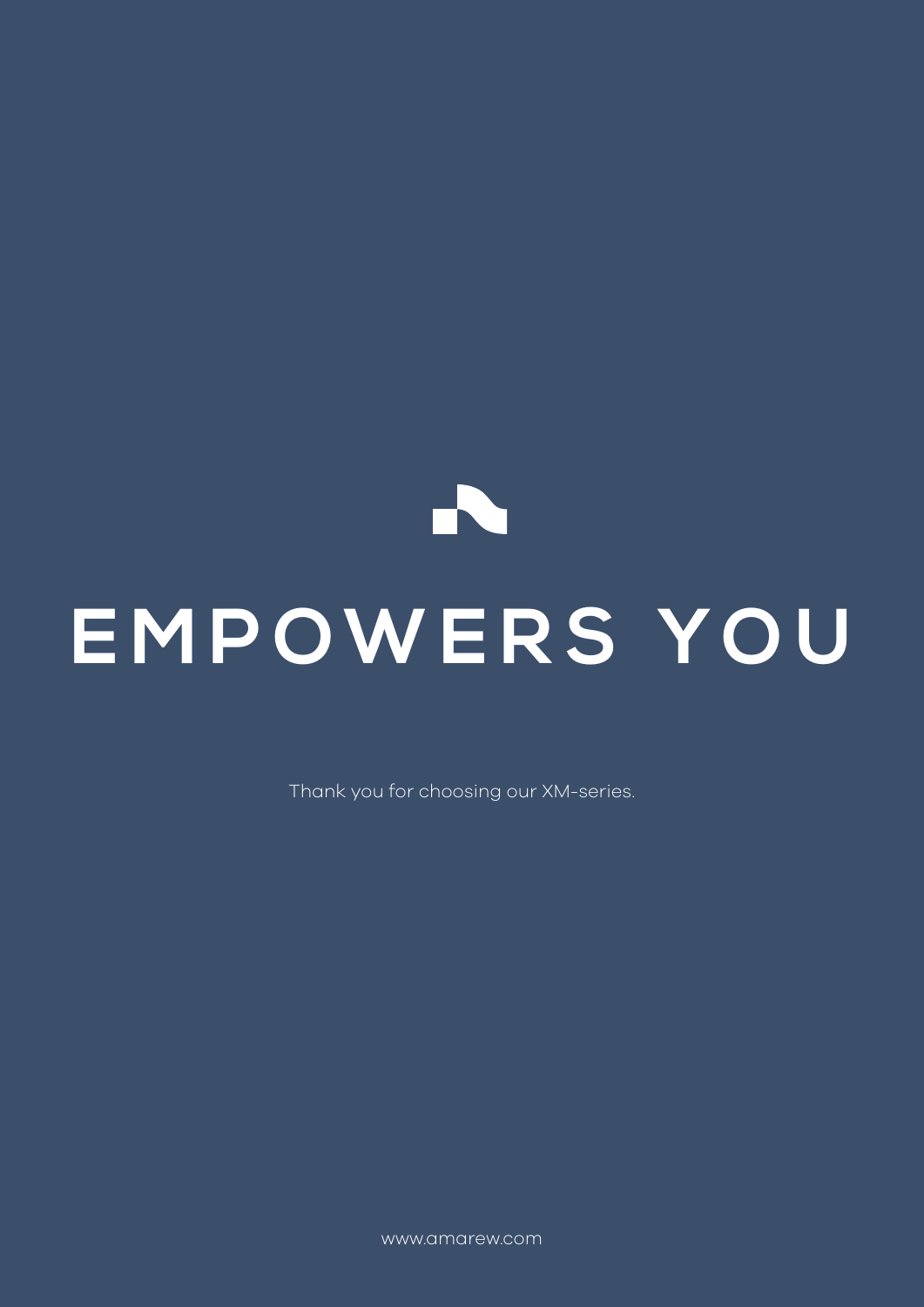

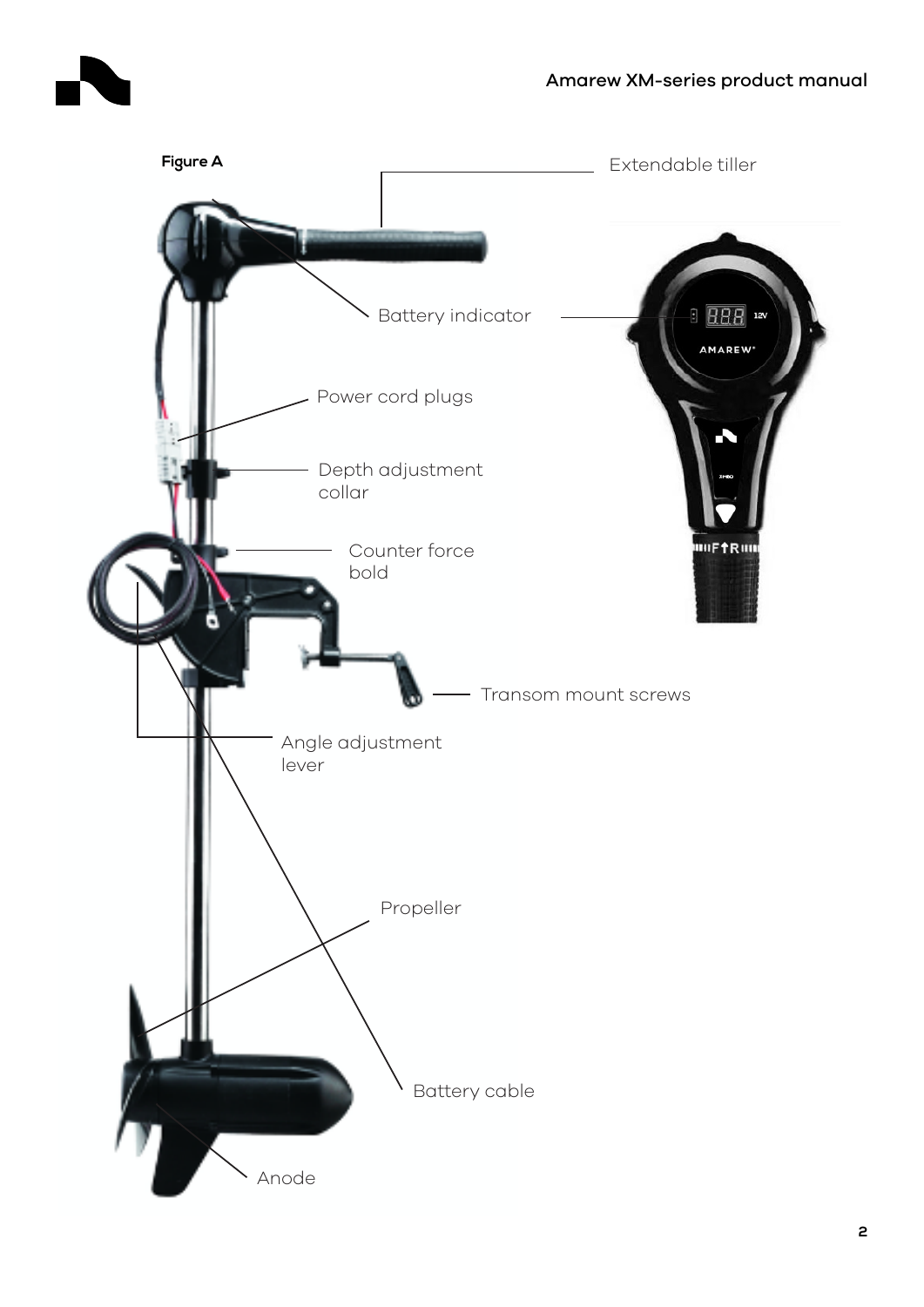

# **Table of contents**

| General information     | p. 4   |
|-------------------------|--------|
| Safety information      | p. 4   |
| <b>Benefits</b>         | p. 4/5 |
| AMAREW® XM Technology   | p. 5   |
| Usage instructions      | p. 6/7 |
| Advanced features       | p. 8   |
| Replacing the propeller | p. 8   |
| Calibrating the tiller  | p. 9   |
| Maintanence             | p. 9   |
| Storage                 | p. 9   |
| Trouble shooting        | p.10   |
| Technical data          | p. 11  |
| 2 Year warranty         | p. 12  |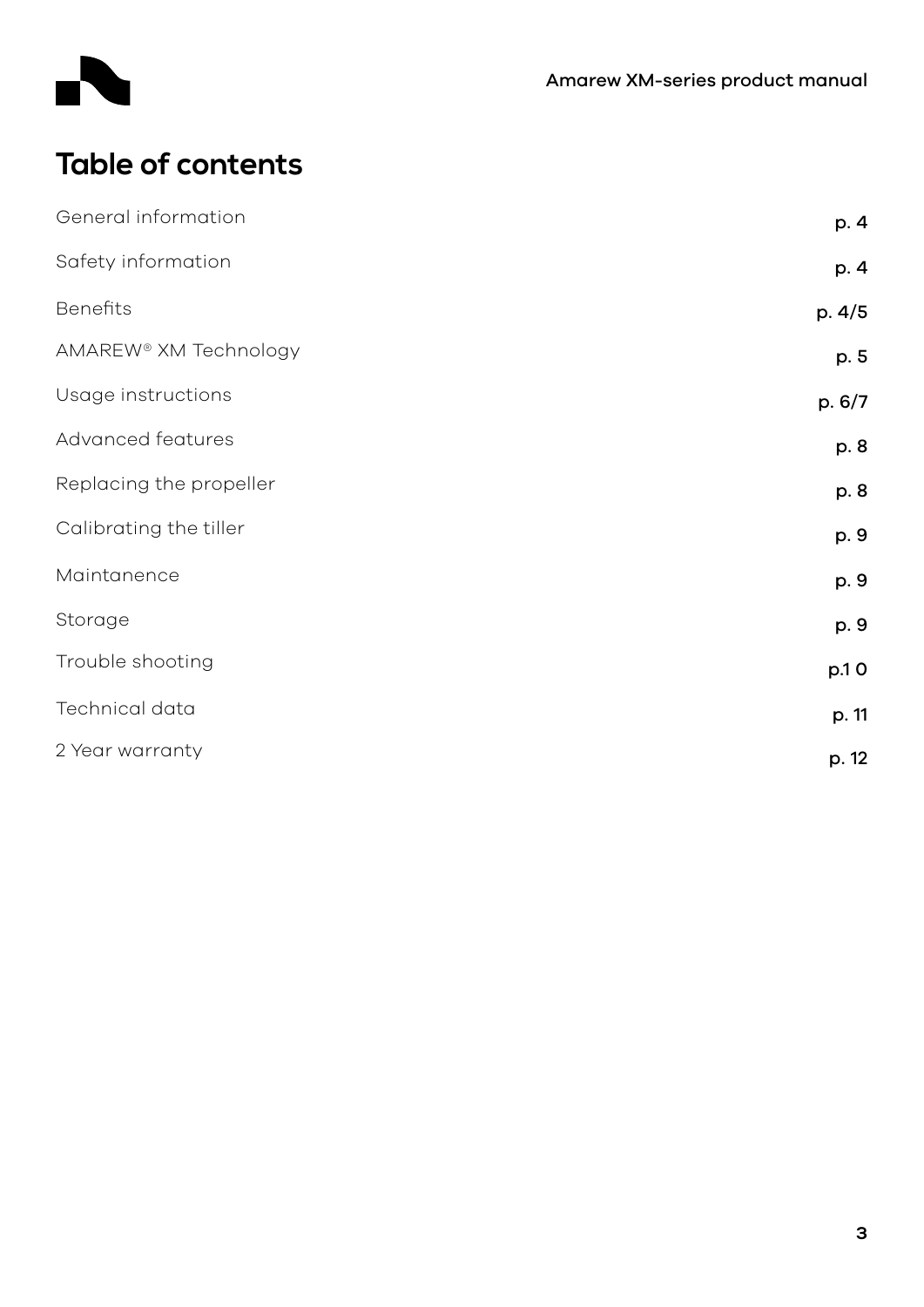

## **General information**

Congratulations! Thank you for choosing an AMAREW® electric outboard motor. We hope you will love using it. AMAREW® electric outboard motors are designed and developed by our specialized engineering team. After years of effort, we have succeeded in producing superior electric outboard motor series that fit various customers' requirements and provide a high level user experience.

Please read and retain this manual before using your motor. This manual contains information that describes the procedures for a safe operation and the daily maintenance of your electric outboard motor. A safe operation will prevent personal injuries and product damage.

## **Safety information**

Do not allow children (<18 years old) to operate the trolling motor. Do not modify the unit in any way or add accessories that are not intended for this product. Never fully submerse the unit. If the unit is accidentally submersed, disconnect the battery(ies) and leave it to dry.

Warning: Always disconnect the power cables from the motor when replacing the propeller, removing debris around the propeller, charging the battery(ies), transporting the boat or when the motor is not in use.

# **Benefits**

- 1. Extraordinary longevity: AMAREW® XM-series Brushless Technology increases the lifetime of the motor by more than 5 times in comparison to a brushed motor. The maintenance is also more simple and cost effective.
- 2. Highly efficient energy saving motor: AMAREW® XM-series utilize a specialized brushless DC motor proven to have over 85% efficiency. Moreover, the brushless technology is 30-60% more efficient than any brushed motor and 100-200% more efficient then a motor, proven engine.
- 3. Super quiet: AMAREW® XM-series produce less than 55dB and creates absolutely no noise pollution at all. Comparatively, gasoline engines produce over 65dB.
- 4. Light weight: AMAREW® XM-series (at the same output power) are 20% lighter than any brushed outboard motor.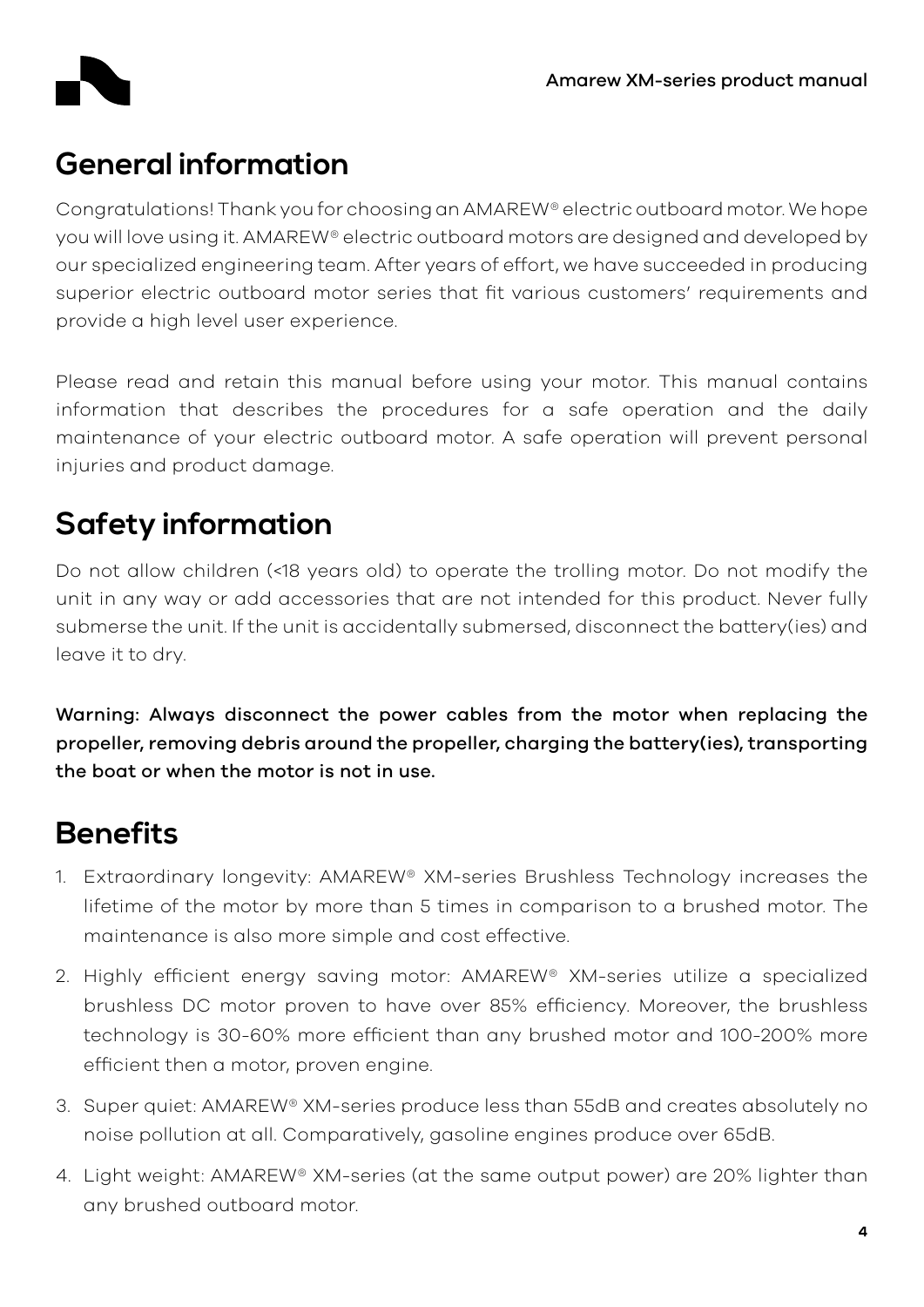

- 5. Large adjustable handle: The adjustability and maneuverability of the handle allow maximum comfort and performance.
- 6. Robust mounting system: AMAREW® XM-series are designed with durability in mind. Especially the mounting system, which we have introduced, is very strong.
- 7. Stall protection: AMAREW® XM-series are unlike many others on the market, because they come fitted with the latest AMAREW® XM stall protection technology.
- 8. Overheat protection: The safety and wellbeing of our customers is our number one priority. That's why we designed the overheat protection system, just in case of the unlikely scenario that the product overheats.
- 9. Low voltage security: AMAREW® XM-series also come with low voltage security, which protects the battery from being drained relentlessly. It ensures that you are always able to reach the shore and that you will enjoy a maximum battery lifetime.
- 10. Start protection: AMAREW® XM-series comes equipped with "start protection" to protect your engine and your safety during starting.
- 11. Stepless speed variation: Due to the high-quality design the engine can seamlessly transition from incredibly low speed to maximum speed.
- 12. Reverse connection protection: Last but definitely not least is the reverse connection protection, which we believe is an essential part of the AMAREW® XM-series.

# **AMAREW XM Technology ®**

The AMAREW® XM-series come with a unique AMAREW® XM Brushless Technology. In comparison: Most other electric motors generate rotation power through sliding carbon brushes, which get worn out quickly and easily. These motors also consume a lot more power and generate substantially more heat and emissions. However, AMAREW® XMseries uses a specialized brushless electric motor, which generates power from magnetic fields solely. Therefore, AMAREW® XM-series are the most reliable and stable choice, as well as being lighter and more efficient.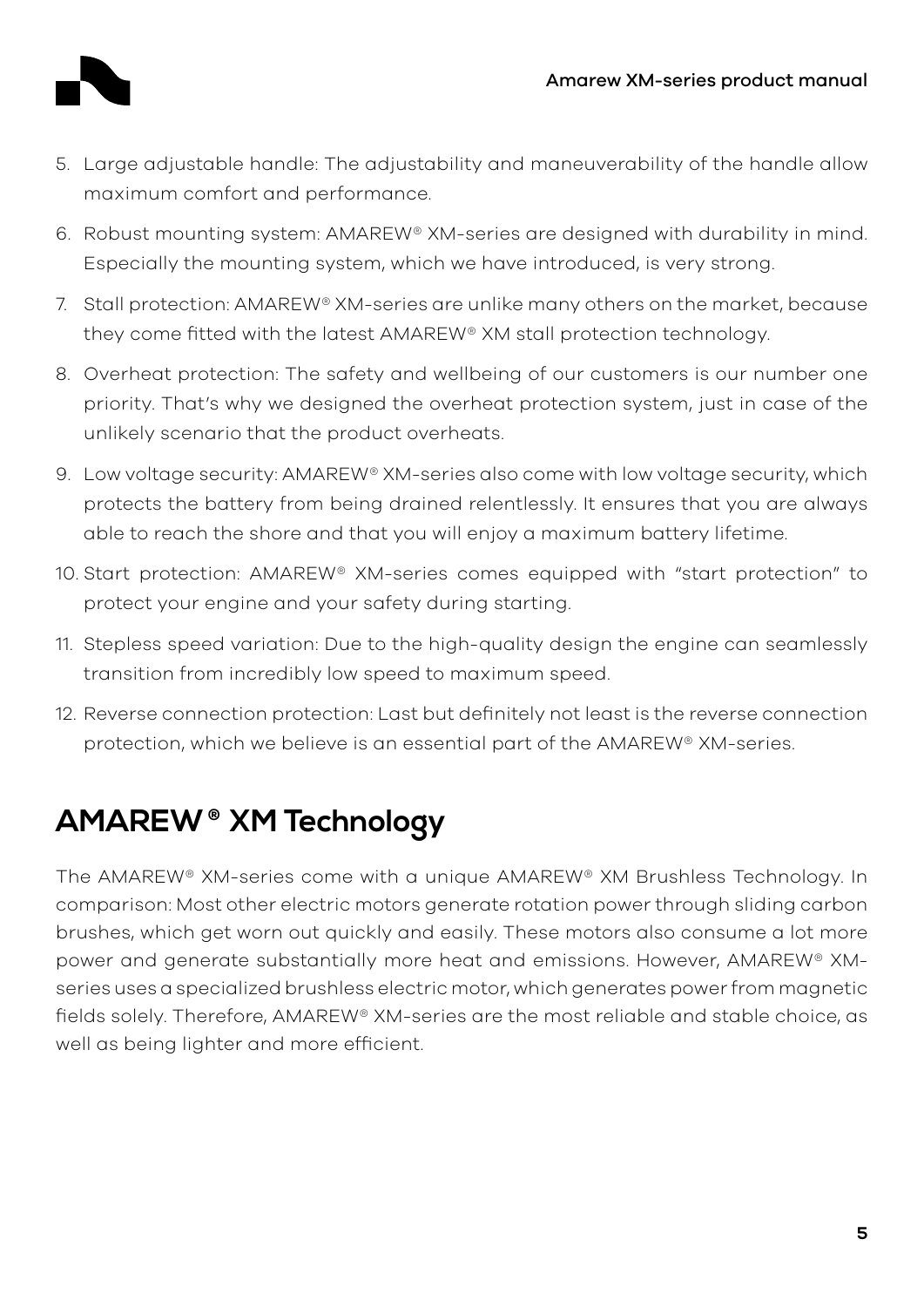

## **Usage instructions**

#### Propeller installment:

Make sure the propeller and the pin are aligned correctly. Otherwise the propeller cannot be properly fixed. Place the propeller, washer and locknut respectively. Then hold the propeller with one hand and use a wrench or a spanner to tighten the locknut with your other hand, by turning it clockwise (see figure B).

Warning: Always disconnect the power when installing the propeller. Watch out for the sharp edges of the propeller during the installation.

#### Attaching the motor to your boat:

Attach the motor to the stern of the boat by tightening the two transom mount screws (see figure A) securely while taking care not to over tighten them. To adjust the angle of the motor after you have attached it to the stern of the boat, hold the motor shaft with one hand and tap the angle adjustment lever (see figure A) with the other hand. Adjust to the desired angle and then release the lever to its original position.

Warning: When adjusting the angle of the trolling motor, make sure the area between the shaft and the hull of the boat is clear, as you might get injured! When mounting or detaching the trolling motor, make sure that the battery is disconnected.

#### Depth and steering adjustment:

Grasp the shaft with one hand and unscrew the depth adjustment collar (see figure A) using the other hand. Then adjust the motor to the desired depth and securely retighten the depth adjustment collar. Adjust the steering force according to your needs by loosening or tightening the counter force bolt (see figure A).

Warning: The motor can only be used in waters with a depth of at least 80 cm.

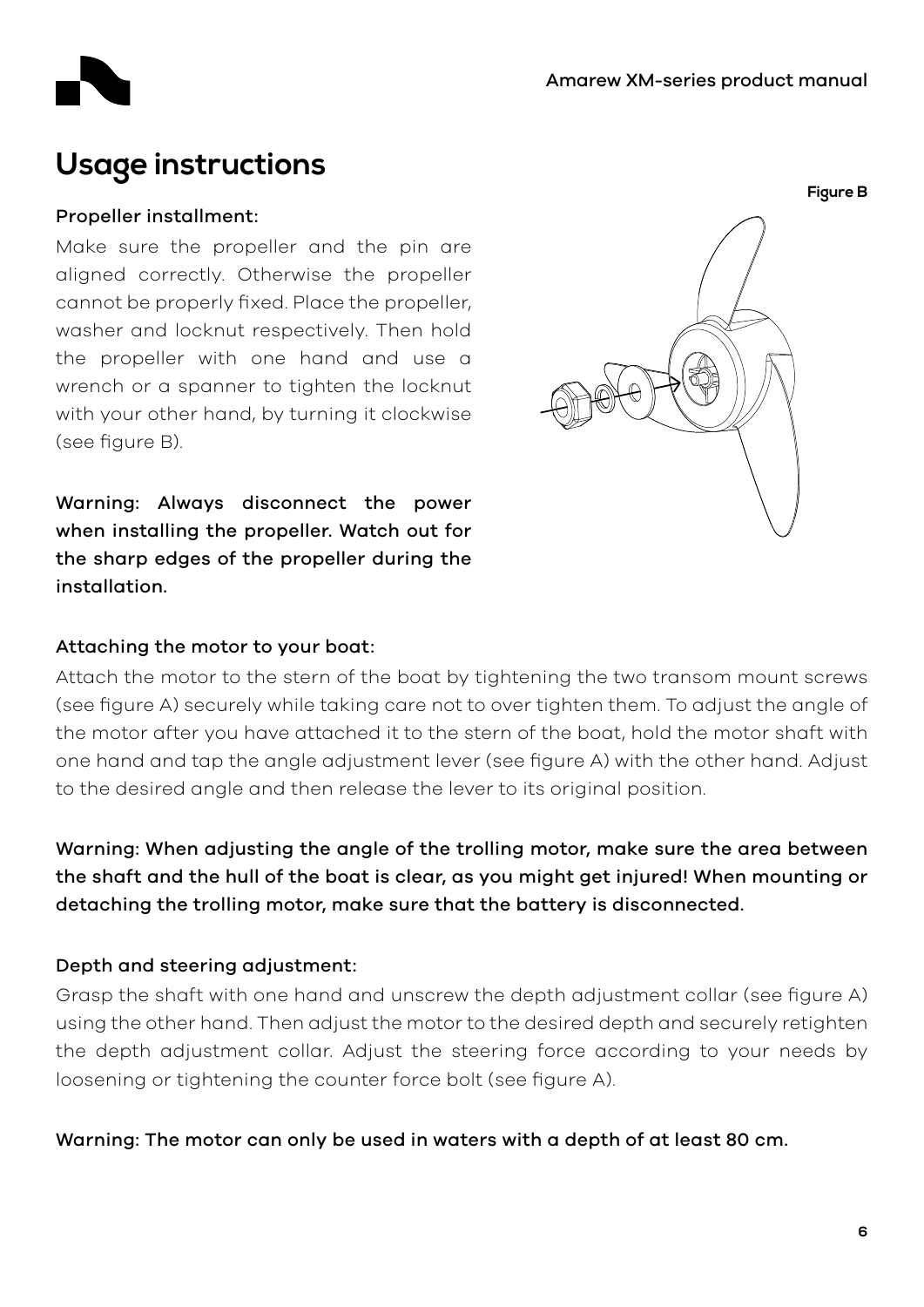

#### Connecting a battery:

Before connecting the motor's cables to the battery terminals, ensure that the tiller is in the zero ("↓") position and stand clear of the propeller. Make sure that the battery terminals are clean, as a clean connection will minimize power waste and extracts maximum power from the battery. If required, connect the batteries in series first.

Then connect the red battery cable to the positive (+) terminal and the black battery cable (see figure A) to the negative (-) terminal and check that the wiring is connected correctly. Last, connect the power cord plugs (see figure A). You will hear the "dido" sound. The motor is now powered up.

## Warning: Remember to always disconnect the motor from the battery(ies) before the motor leaves the water, as a rotating propeller can cause personal injury.

#### Battery indicator:

The battery indicator (see figure A) displays the actual battery voltage in Volt. The remaining battery capacity depends on the type and the specifications of the battery that is being used. Please refer to your battery specifications in order to obtain a thorough understanding of the remaining power.

Warning: Make sure to understand the capacity per output voltage of your battery(ies), as the motor will only have limited power once the battery(ies) is drained.

#### Speed control:

Make sure the speed handle scale is in the zero position. In the zero position, you will hear the "dido" sound, after connecting the motor to a battery. This means that the motor control program is working correctly and that the motor can be started any time. You can now adjust the speed stepless, according to your wish, by turning the tiller. The "F" direction represents "Forward" and the "R" direction represents the "Reverse". The telescopic tiller can be extended up to 14cm, to accommodate your needs, simply by pulling out the handle.

Warning: If the extendable tiller (see figure A) is not in the zero position, the motor will not start. This is designed to protect the user.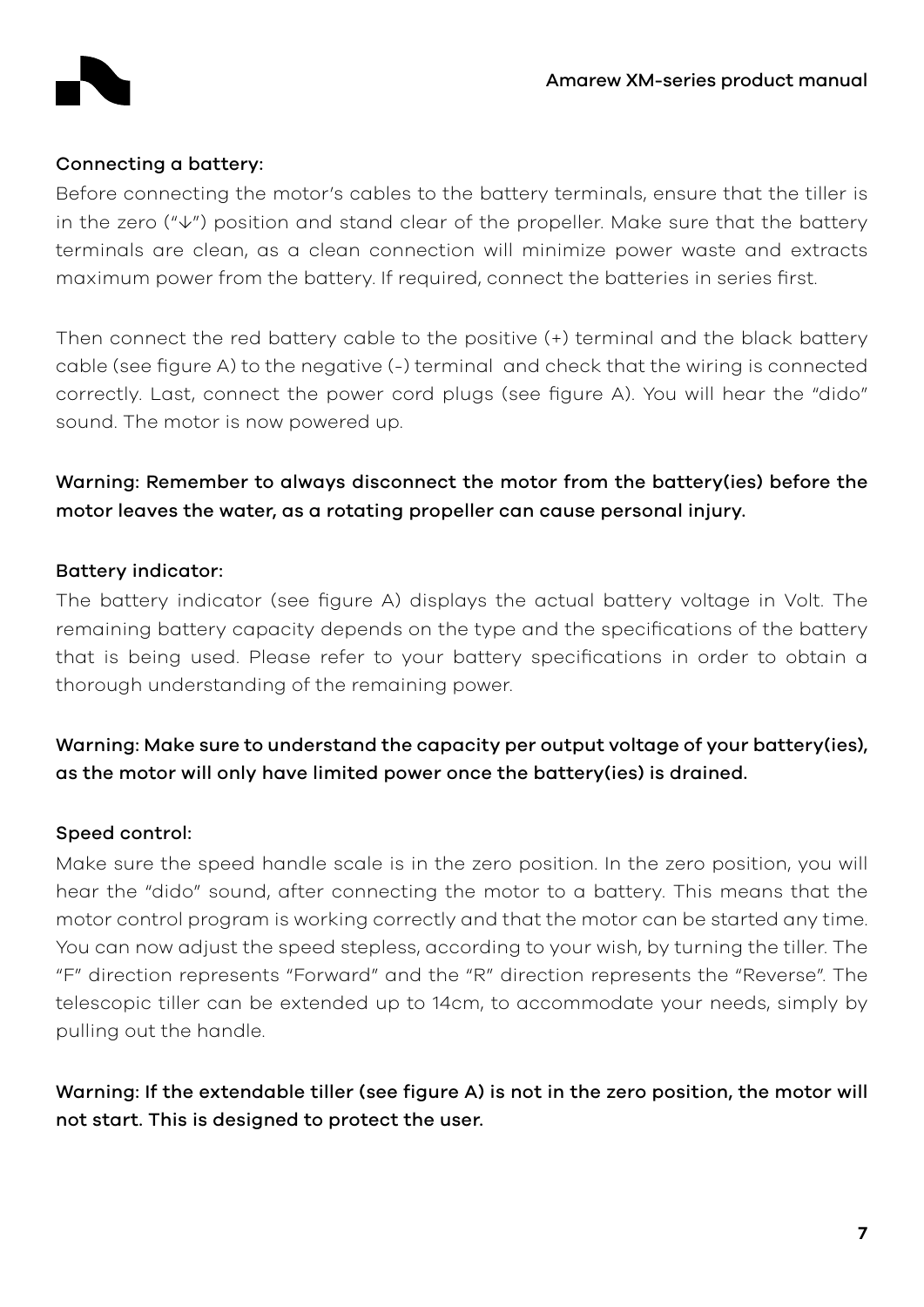## **Advanced features**

- 1. Low voltage protection: When the voltage displayed is below 10V (XM80) or 20V (XM120 or higher), the motor will enter the low voltage protection mode: power output will be reduced to 50% in order to protect the battery.
- 2. Overheat protection: when the propeller is entangled by items or materials that are not cutable, the motor could overheat. When the temperature of motor reaches 110°C, the motor will go to the temperature protection mode: Power output will be reduced to 50% in order to protect the motor.
- 3. Stall protection: When the propeller stalls, the motor will enter the stall protection mode: the power output will be reduced to 6A to protect the motor.
- 4. Start protection: When connecting the motor to the battery make sure to set the speed handle scale in the zero position to start the motor properly. Otherwise, the motor will not start.
- 5. Reverse connection protection: If the wire connection is reversed, the motor will not start.

## **Replacing the propeller**

Make sure the propeller and the pin are aligned correctly. Otherwise the propeller cannot be properly fixed. Place the propeller, washer, the spring washer and locknut respectively. Then hold the propeller with one hand and use a wrench or a spanner to tighten the locknut with your other hand.

Hold the propeller with one hand and loosen the propeller locknut by turning it counter clockwise with your other hand, by using a wrench or a spanner. Pull the washers and the propeller straight off (see figure B). If the propeller is stuck, grasp one blade with one hand and tap lightly on the backside of the opposite blade with a rubber mallet until the propeller comes off. If the propeller pin is bent or broken, replace it. Align the new propeller with the propeller pin. Reinstall the propeller, the washer, the spring washer and the locknut by tightening the locknut clockwise.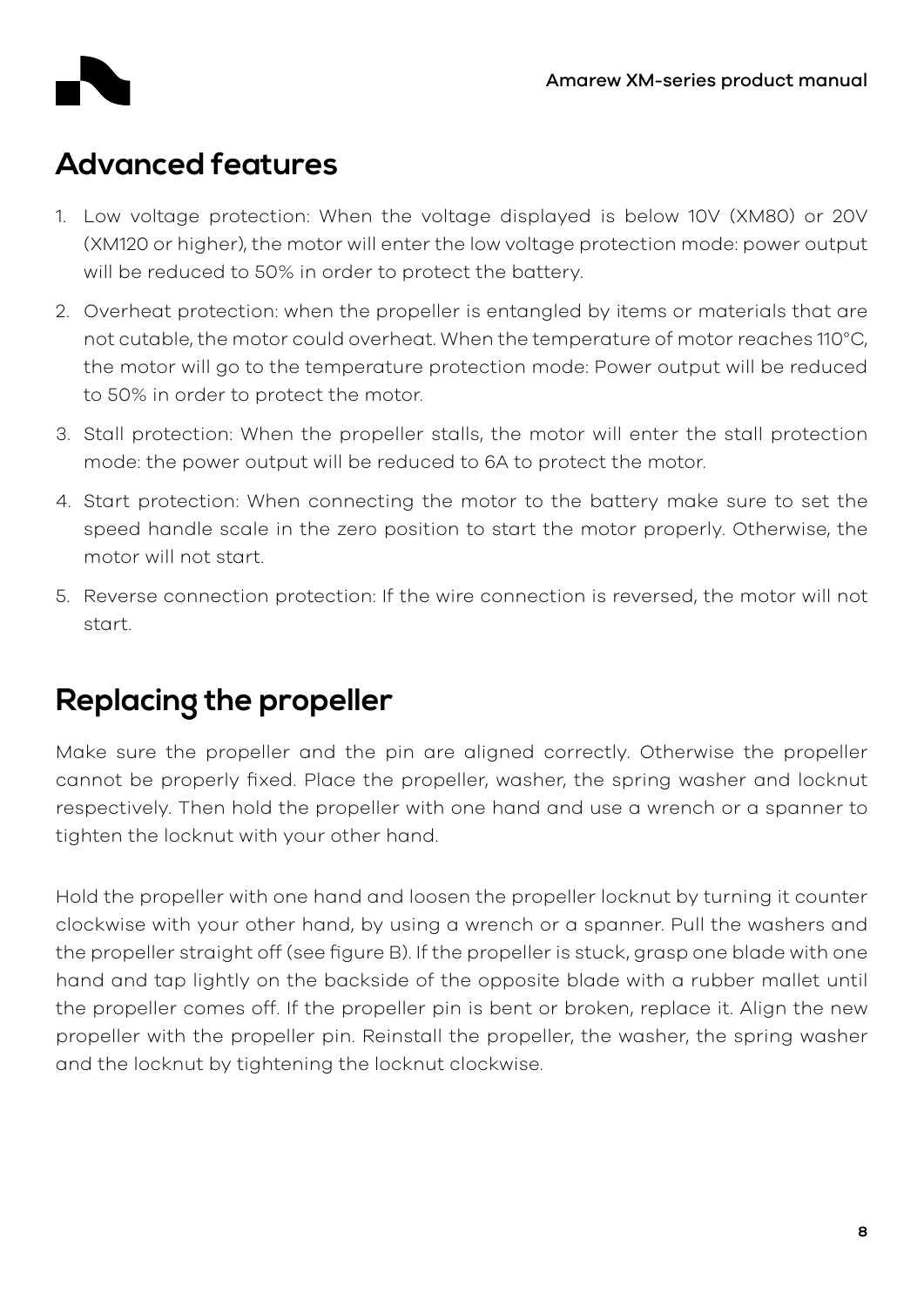

## **Calibrating the tiller**

If the "dido" sound does not go off when the motor and the battery(ies) are connected, even with the tiller handle in the zero position, open the top cover and check if the screw of the potentiometer is loose. If the potentiometer is loose, adjust the potentiometer to the "O" position. Last, close back the top cover by retightening the screws.

Warning: During this calibration adjustment the propeller should not be installed, in order to avoid any injury.

## **Maintenance**

- 1. Before each use, make sure to check the wiring. Check for loose connectors, wire rust, scratches and cracks in the cables and connectors. Clean the connectors if they are not 100% clean and replace the cables and connectors whenever necessary.
- 2. After each use, wash the engine thoroughly with fresh water. Especially after usage in salt water.
- 3. Every month, add grease to all the moving parts in order to prevent corrosion.
- 4. When the propeller breaks, remove the propeller and replace the pin (see next section).
- 5. Every year or every 150 hours of usage (whichever comes first), inspect the anode by removing the propeller. If the anode has significant wholes, pits or missing parts, replace the anode.

Warning: A lack of maintenance on the wiring and connectors may cause the wiring and connectors to overheat or even burn.

Warning: Remember to wash the motor with fresh water each time after it has been used it in salt water, as it this greatly reduces the possibility of corrosion.

# **Storage**

When storing the motor, lubricate all moving parts and screws and store it in a well ventilated, dry area. Do not leave the motor outside in the winter for long periods, as this will damage the lower unit.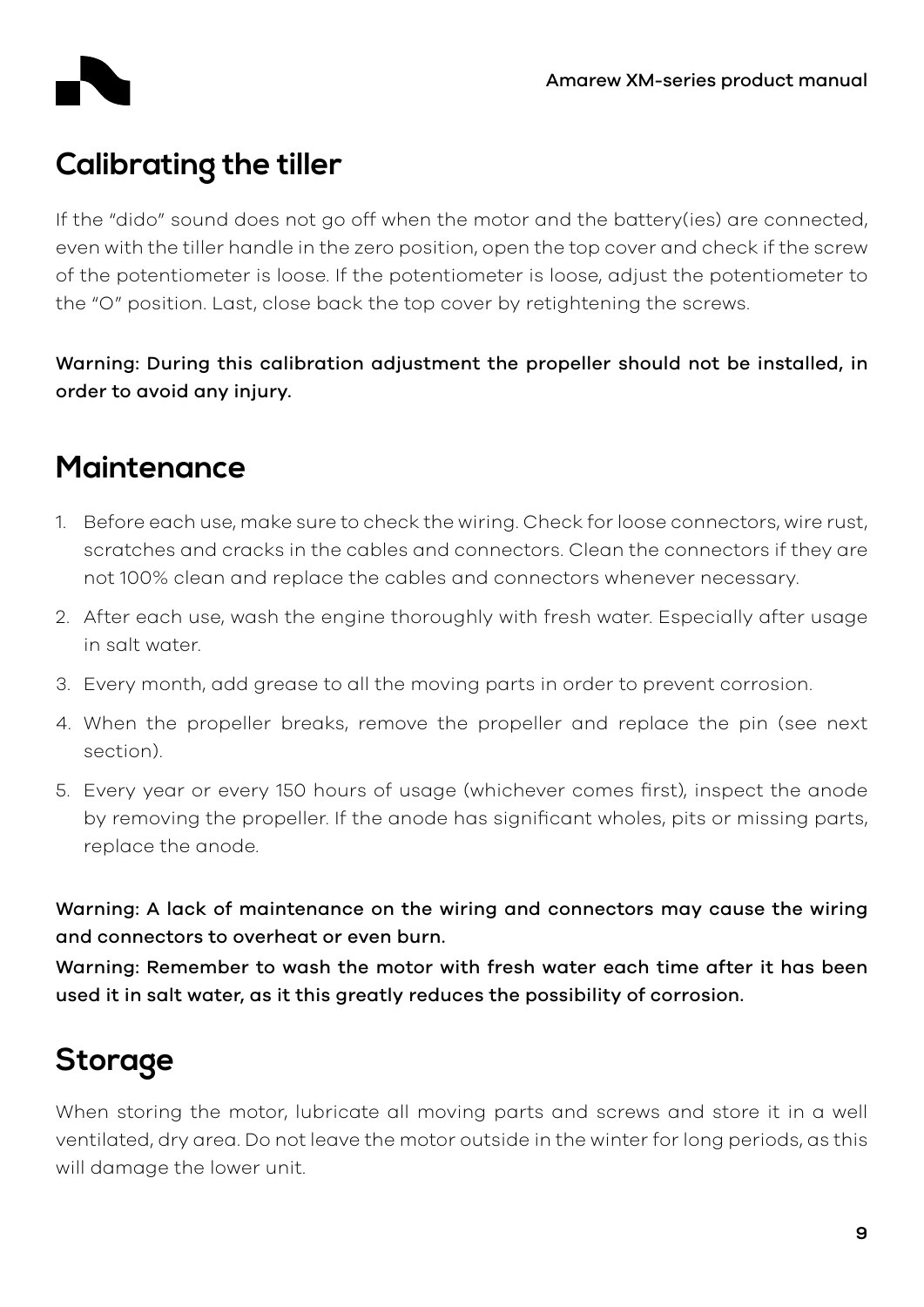

# **Trouble shooting**

| <b>Problem</b>        | <b>Solution</b>                                                                                                                                                                                |  |
|-----------------------|------------------------------------------------------------------------------------------------------------------------------------------------------------------------------------------------|--|
| Speed loss            | 1: Check for line or weed on the propeller.                                                                                                                                                    |  |
|                       | 2: Check the battery status.                                                                                                                                                                   |  |
|                       | 3: Check the battery terminals, the battery cable and<br>the power cord plugs.                                                                                                                 |  |
|                       |                                                                                                                                                                                                |  |
| Motor noise/shake     | 1: Check for line or weed on the propeller.                                                                                                                                                    |  |
|                       | 2: Check whether the propeller is secure and not<br>damaged.                                                                                                                                   |  |
|                       | 3: Check the shaft to ensure it is not bent. Detach the<br>propeller en run the motor to visually make sure that<br>the shaft is not shaking. If the shaft is damaged,<br>contact your dealer. |  |
|                       |                                                                                                                                                                                                |  |
| Loss of speed setting | 1: Check the battery terminals, the battery cable and<br>the power cord plugs.                                                                                                                 |  |
|                       | 2: The tiller might need to be recalibrated. See<br>previous section or contact your dealer.                                                                                                   |  |
|                       |                                                                                                                                                                                                |  |
| Tight steering        | 1: Loosen the counter force screw, apply lubricant and<br>readjust.                                                                                                                            |  |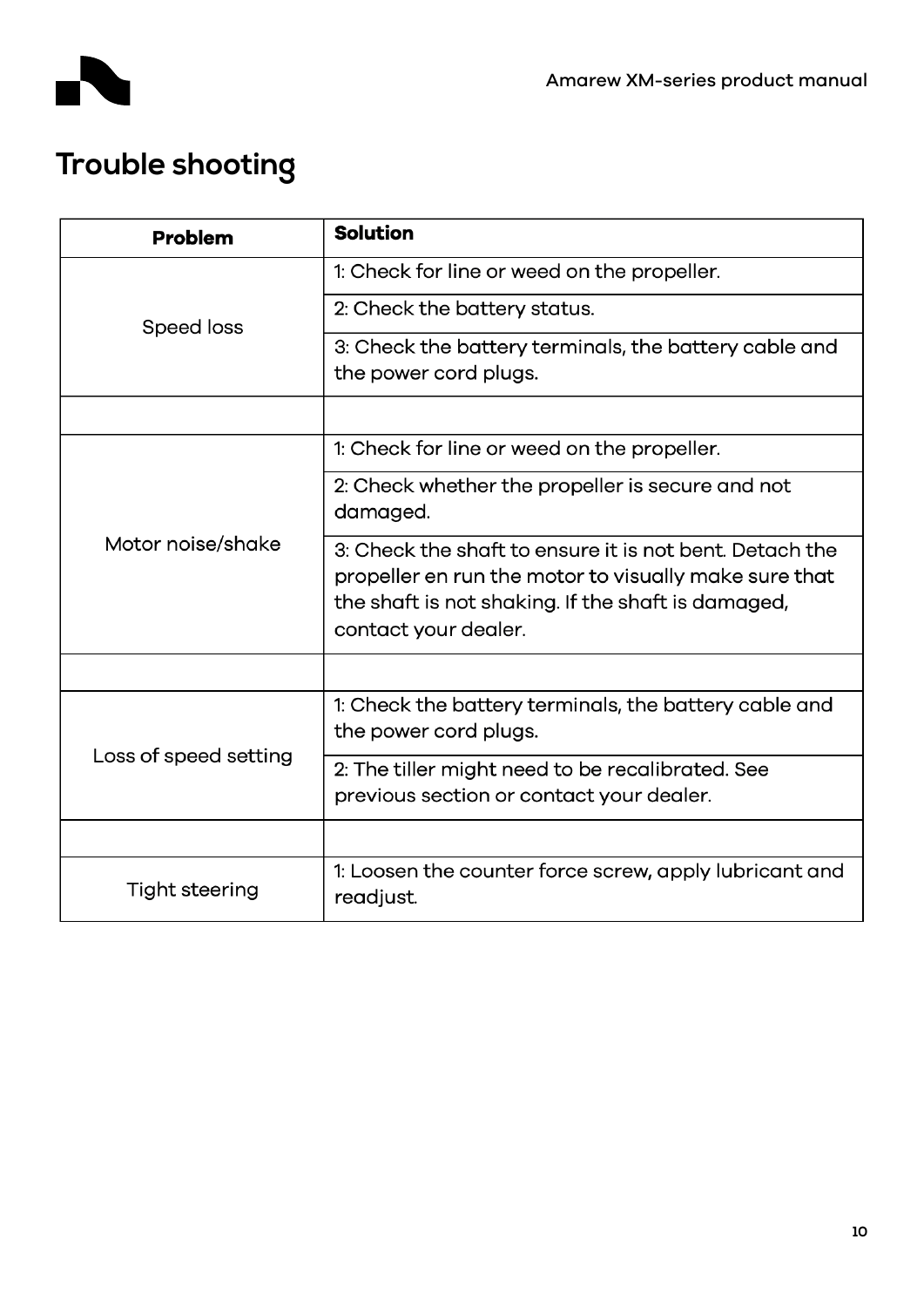

# **Technical data**

| Amarew <sup>®</sup> electric<br>outboard motor | <b>XM80</b>                    | XM80R                    | <b>XM120</b>                   | <b>XM120R</b>            | <b>XM160</b>                   | <b>XM160R</b>            |  |  |
|------------------------------------------------|--------------------------------|--------------------------|--------------------------------|--------------------------|--------------------------------|--------------------------|--|--|
| Input power in W                               | 735                            |                          | 1470                           |                          | 2000                           |                          |  |  |
| Propulsive power in W                          | 480                            |                          | 1000                           |                          | 1365                           |                          |  |  |
| Static thrust in Ibs                           | 80                             |                          | 120                            |                          | 160                            |                          |  |  |
| Efficiency at maximum<br>thrust in %           | 65                             |                          | 68                             |                          | 68                             |                          |  |  |
| Peak efficiency in %                           | ≥83                            |                          | ≥85                            |                          | ≥83                            |                          |  |  |
| Voltage in V                                   | 12                             |                          | 24                             |                          | 24                             |                          |  |  |
| Maximum current in A                           | 60                             |                          | 60                             |                          | 80                             |                          |  |  |
| Maximum propeller speed<br>in rpm              | 1100                           |                          | 1350                           |                          | 1500                           |                          |  |  |
| Total weight in kg                             | 9.0                            |                          | <b>11.0</b>                    |                          | 12.0                           |                          |  |  |
| Control                                        | Tilt +<br>Extendable<br>Tiller | Tilt + Remote<br>control | Tilt +<br>Extendable<br>Tiller | Tilt + Remote<br>control | Tilt +<br>Extendable<br>Tiller | Tilt + Remote<br>control |  |  |
| Speed control (FWD/REV)                        | Variable                       |                          |                                |                          |                                |                          |  |  |
| Shaft length in cm                             | 90 (adjustable)                |                          |                                |                          |                                |                          |  |  |
| Battery gauge                                  | Yes                            |                          |                                |                          |                                |                          |  |  |
| Overheat protection                            | Yes                            |                          |                                |                          |                                |                          |  |  |
| Low-voltage protection                         | Yes                            |                          |                                |                          |                                |                          |  |  |
| Stall protection                               | Yes                            |                          |                                |                          |                                |                          |  |  |
| Start protection                               | Yes                            |                          |                                |                          |                                |                          |  |  |
| Reverse connection<br>protection               | Yes                            |                          |                                |                          |                                |                          |  |  |